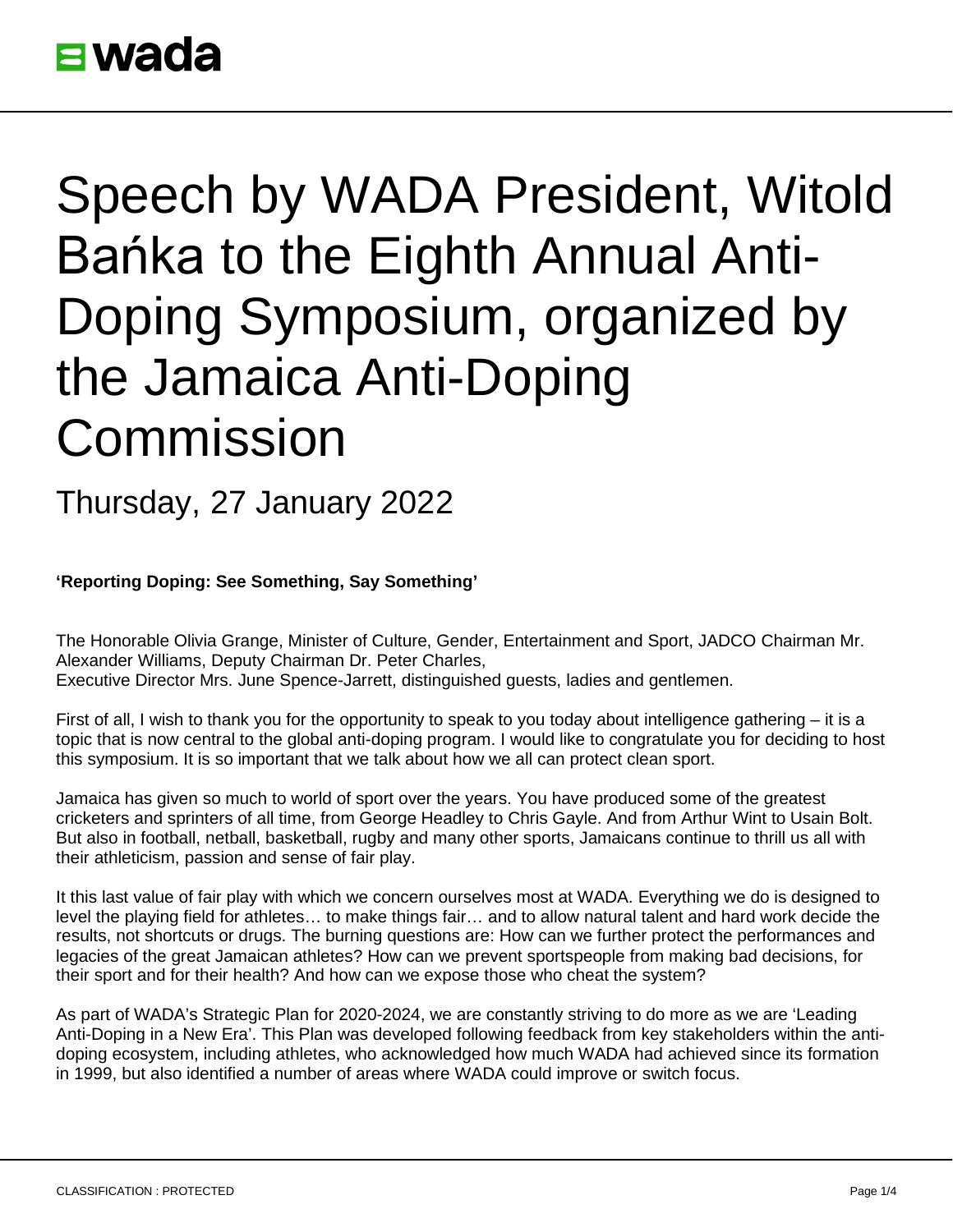

As the global anti-doping regulator, WADA is now in a completely different place than it was just six or seven years ago – thanks in large part to advances in intelligence and investigations, and also because we have significantly strengthened our education activities.

I will come on to intelligence and investigations in a moment. But this last point is very important. Effective values-based education is ensuring that athletes do the right thing when they see something they know is wrong. Anti-doping education is based on the principle that athletes start in sport clean and that the vast majority want to remain that way. When we are young and dreaming of winning an Olympic or Paralympic medal, we do not think about breaking the rules to do it. Instinctively, we know we want to win the right way. It is vitally important to protect and support the dreams of athletes as they strive to succeed in an ethical way. This will allow them to enjoy their achievements long after they have retired – without having to lie or make excuses for what they did or how they did it.

This is why the 2021 World Anti-Doping Code includes education in the prevention of intentional or unintentional doping, along with deterrence, detection, enforcement, and the rule of law. Education is a core component of any anti-doping program. It was reinforced on 1 January 2021 through the introduction of the first International Standard for Education. This important Standard sets out the requirements that Signatories to the World Anti-Doping Code need to meet as it relates to education.

Another great development for anti-doping education came in January of last year when we launched our new and improved Anti-Doping Education and Learning platform, known as ADEL. Via the new ADEL platform, WADA provides education and learning opportunities for the anti-doping community worldwide. I urge you all to make the most of this useful tool.

An important element of anti-doping education is ensuring that athletes and others are aware that if they witness wrongdoing – whether that is by athletes, coaches, doctors, administrators or anyone else involved in the anti-doping system – they can speak up as whistleblowers. The vast majority of successful investigations begin with tips from people sharing information with the authorities.

Those authorities, in many of these cases, are at WADA. Our independent Intelligence and Investigations Department was founded in 2016, in the wake of the Russian doping crisis that rocked the world of sport. Since then, the department has grown to a staff of 15 and includes an Investigations Unit, Confidential Information Unit and Compliance Investigations Section.

WADA I&I works closely with law enforcement agencies around the world as well as various stakeholders within Anti-Doping Organizations. Indeed, our I&I department has an agreement with INTERPOL, the World Customs Organisation, UNODC and as the latest addition with Europol. Together, we share intelligence on doping cases or situations where performance-enhancing drugs are being moved around the world. Through this collaboration we are all made stronger.

Apart from the well-known case in Russia, WADA I&I has led a range of major anti-doping investigations including into the Romanian Laboratory, the International Weightlifting Federation, the International Biathlon Union, the National Anti-Doping Organization of Romania, Ukraine, Kenyan athletics, and many more.

At the center of these investigations has been information sourced from whistleblowers or informants. These are the unseen heroes of anti-doping. Their contribution – often in very difficult circumstances – cannot be overstated. We know that it takes great courage to come forward – particularly in cases where criminal gangs or even entire governments are implicated. We acknowledge the tremendous value that whistleblowers bring to clean sport – they often take a great personal risk when they choose to come forward. But we also know that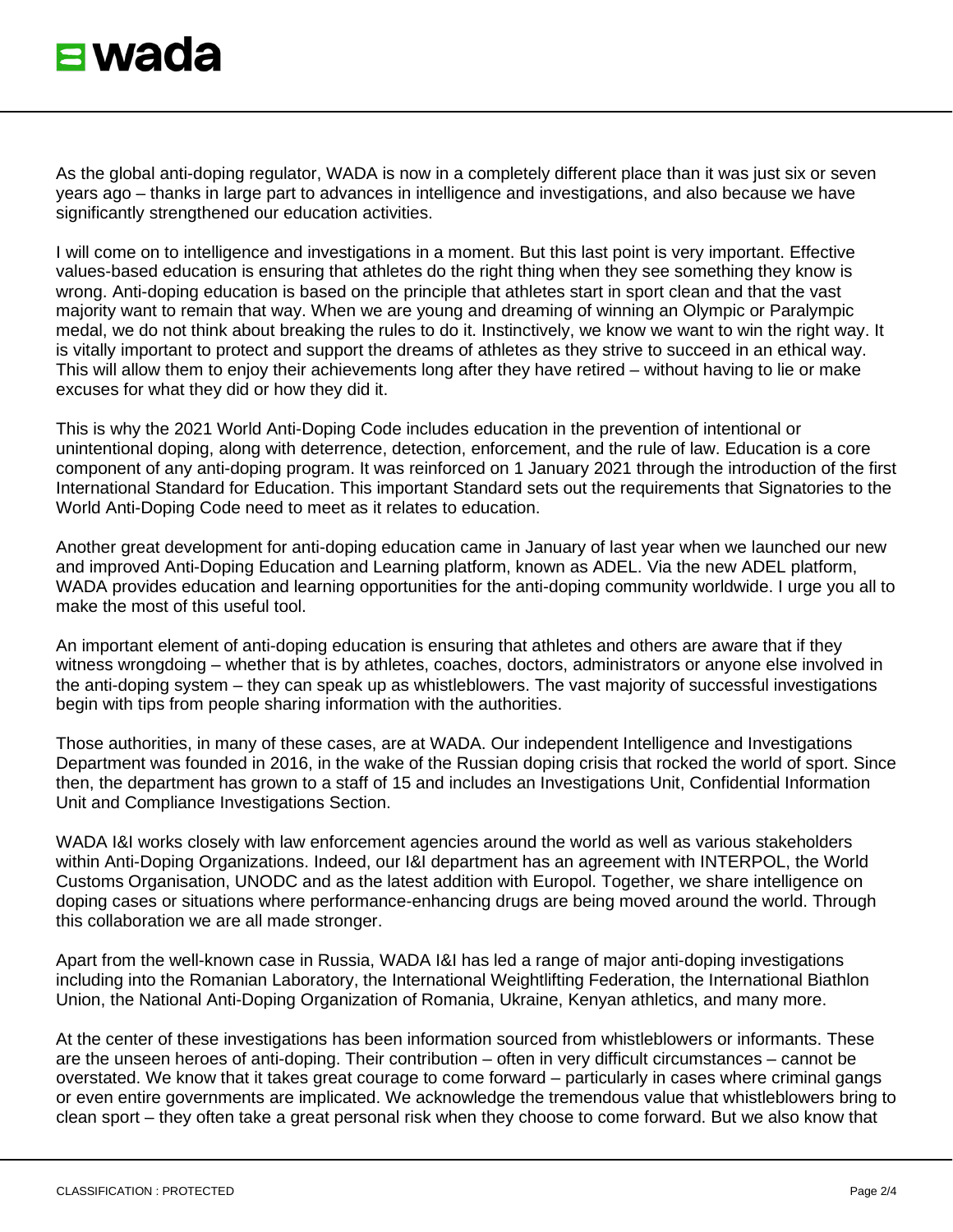the athlete community and the anti-doping system are grateful for their efforts. They are making a real difference for the integrity of sport.

At WADA, we are continually improving the service and support we provide to sources. In the first instance, this is done through our Confidential Information Unit, who run the Confidential Source and Intelligence Program. The unit is staffed by intelligence experts with extensive experience in confidential source handling. They are the first interaction a potential whistleblower has with WADA and it is crucial that they receive proper support and guidance at that initial phase… and right the way through.

The Confidential Information Unit has developed a Process designed to support confidential sources throughout the information gathering, investigation, and post-investigation process.

The best way for potential whistleblowers to pass on information to WADA is through 'Speak Up!', our online global reporting platform. 'Speak Up!' was created for anyone wanting to report and provide information and evidence of doping misconduct – that includes athletes, coaches, officials, members of the public, anyone. Since it was established in 2017, WADA has received more than 1,000 'Speak Up!' reports. These reports have directly led to major WADA investigations and resulted in hundreds of follow-up investigations by Anti-Doping Organizations.

Once a confidential source is on board, the most important thing is trust. The entire confidential source program is built on trust and two-way communication. We work with confidential sources to obtain impactful results without sacrificing their security or anonymity. We will never reveal the identity of our confidential sources. Their security is our number-one priority. We evaluate each relationship to ensure that working with WADA is the right decision for both parties. For us, success is when a WADA whistleblower can continue to live a "normal" life knowing they have made a major contribution in the fight against doping – and no one ever needs to know. Their identity remains confidential.

WADA whistleblower information impacts every aspect of the anti-doping system, from intelligence-led testing to identifying new performance-enhancing drugs, to exposing non-compliance violations in Anti-Doping Organizations, and much more. The insider intelligence we receive challenges the anti-doping community. Based on this information, we have responded and made significant changes to how we do things. Doping is always evolving. And so must we.

Because of limited resources and other factors WADA initiates a relatively small number of major investigations every year. But even if WADA doesn't initiate its own investigation into all 'Speak Up!' reports, they are always answered. Everything is carefully assessed and, where appropriate, the intelligence is distributed to our partners within the anti-doping community. In this way, WADA sends between 50 and 100 intelligence disclosures to Anti-Doping Organizations every year. Under the terms of the World Anti-Doping Code and the International Standard for Testing and Investigations, these organizations are responsible for thoroughly investigating these intelligence disclosures.

That means Anti-Doping Organizations, including the Jamaican Anti-Doping Commission, must embrace the process. For confidential source information to have a real impact, it is imperative that you continually develop your I&I capabilities. That is why it is so encouraging that JADCO is holding an event like this where we can fully explore the implications of a truly effective intelligence and investigations policy. WADA stands ready to help. We are committed to working with ADOs to develop their I&I capabilities. We are invested in building global intelligence and investigative networks. As part of these efforts, WADA is launching a major I&I capacitybuilding project. You will hear more about that in the coming months.